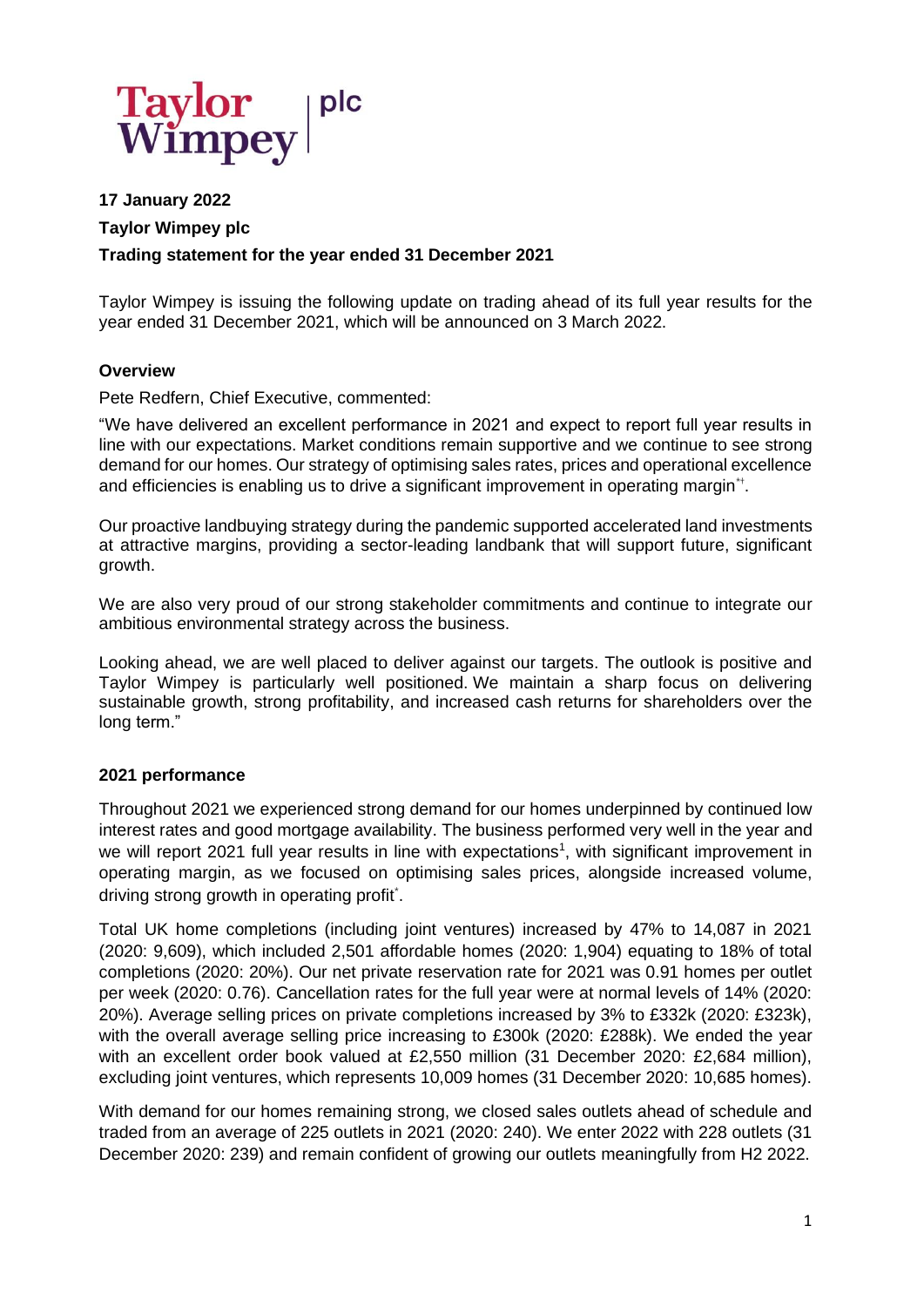During 2021, house price inflation fully offset build cost inflation amidst wider industry pressure on the cost and availability of certain materials. Our national scale and strong partner relationships and agreements enabled us to effectively manage these pressures.

### **Land**

As at 31 December 2021, our short term landbank stood at c.85k plots (2020: c.77k plots). Our strategic land pipeline was c.145k potential plots (2020: c.139k plots).

Following our equity raise in June 2020, which enabled accelerated land buying at attractive margins, we have added c.29k new plots to the short term landbank over the last 18 months, including converting c.9k plots from our strategic land pipeline. We have also added c.16k potential new plots to our strategic pipeline. These sites are across all regions of our business and a healthy balance of large and small sites.

# **Spain current trading**

During 2021, the anticipated gradual easing of travel restrictions, allowing prospective second home buyers to travel to Spain, has resulted in an increased level of demand, particularly in the second half of the year. We completed 215 homes in 2021 (2020: 190) at an average selling price of €417k (2020: €375k). The total order book as at 31 December 2021 stood at 324 homes (31 December 2020: 126 homes).

### **Group cash position**

We ended the year with strong net cash<sup>‡</sup> of £837.0 million (31 December 2020: £719.4 million net cash), ahead of expectations due to the timing of land spend.

### **Excess cash returns**

As previously stated, our intention remains to return to shareholders all cash generated by the business that is in excess of that required to fund land investment, working capital, and other cash requirements of the business, and once the ordinary dividend has been met. The Board remains committed to such returns and will announce the level of excess cash return in respect of 2021 with the company's full year results on 3 March 2022. It is the Board's current intention to return this cash by way of a share buyback, however the final method of return will be determined at the time of the full year results in light of prevailing circumstances.

# **Delivering long term value for all stakeholders**

We have retained our focus on build quality and are the highest rated major housebuilder in the independently measured 2021 NHBC Construction Quality Review (CQR) with an average score of 4.67 out of 6 (2020: 4.45 out of 6). We continue to prioritise customer service and we expect to remain a five-star builder in the upcoming Home Builders Federation survey for 2021.

Our employees remain a key differentiator and we continue to benefit from a highly skilled, talented and engaged workforce, as reflected in our most recent employee survey with an overall employee engagement score of over 90%. During 2021 we were also accredited by the Living Wage Foundation, recognising the work we have done to encourage our partners to ensure contractors not directly on our payroll also receive the Living Wage.

We continue to integrate our ambitious environmental strategy rolled out in early 2021 which includes science-based carbon reduction targets, independently approved by the Science Based Target initiative (SBTi), as well as targets for biodiversity and waste reduction. We achieved a Gold Award in the 2021 NextGeneration Benchmark (2020: Silver).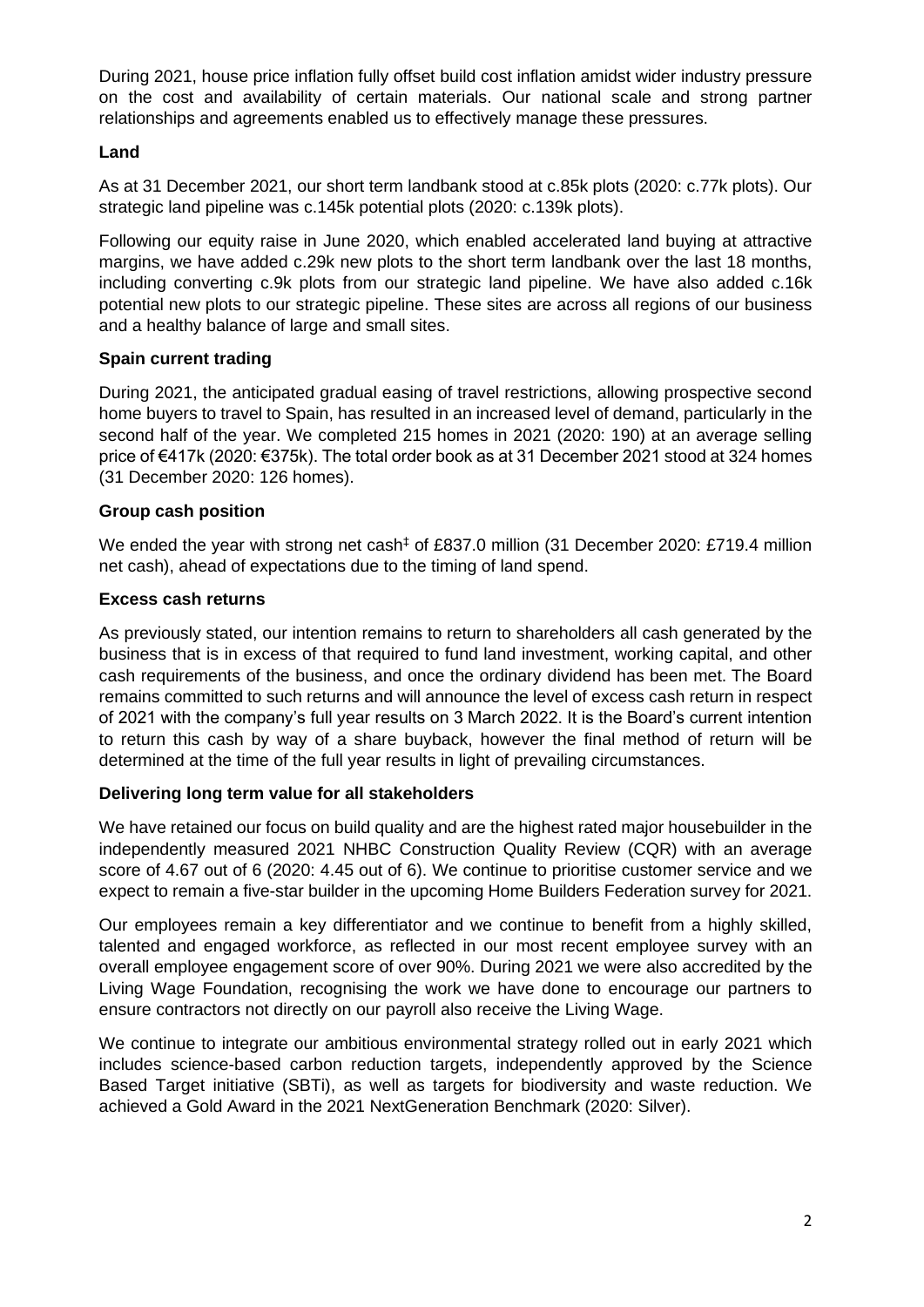#### *Fire safety improvement works*

The safety of our customers is of paramount importance. In March 2021, we announced that we would cover the costs to bring all Taylor Wimpey apartment buildings built within the last 20 years, irrespective of height or whether we retain a legal interest, in line with current EWS1 guidance, covering cladding and the whole of the external wall systems including balconies. We have identified all Taylor Wimpey buildings both above and below 18 metres that may require works and are in active dialogue with building owners to undertake these, with work underway on many. We believe that the provision we have taken remains a reasonable estimate of these costs. We continue to believe this is an industry wide issue that needs an industry wide solution and will continue to work with Government to try to help resolve these wider issues.

### **Outlook**

We start 2022 in a very strong position with an excellent order book and are 47% forward sold for 2022 (2021: 54%). Despite wider economic uncertainty, forward indicators continue to show good underlying demand for our homes and pricing remains positive.

We are making good headway progressing land through the planning system to deliver outletled growth. Subject to planning, we remain well placed to meaningfully grow our outlets from H2 2022 to underpin a significant step up in volume from 2023, as previously guided.

With a strong focus on optimising sales prices, cost, process simplification and other core value drivers, we are confident in achieving our primary performance target to return the business to a 21-22% operating margin.

We continue to run the business in the long term interests of all of our stakeholders, maximising long term shareholder value whilst continuing to deliver quality homes and the highest level of customer service. With an excellent landbank and a focus on strong operational execution, the Board is confident of delivering growth and sustained shareholder value, while meeting broader stakeholder expectations in the years ahead.

\* Operating profit is defined as profit on ordinary activities before net finance costs, exceptional items and tax, after share of results of joint ventures.

\*† Operating margin is defined as operating profit divided by revenue.

‡ Net cash is defined as total cash less total borrowings.

#### Note:

 $1$ Guidance is for 2021 full year Group operating profit including joint ventures of c.£820 million, with UK completions (excluding joint ventures) expected to be towards the upper end of our guidance range of 13,200 to 14,000.

-Ends-

For further information please contact:

Pete Redfern, Chief Executive

Chris Carney, Group Finance Director

Debbie Archibald, Investor Relations

Andrew McGeary, Investor Relations

Taylor Wimpey plc Tel: +44 (0) 7826 874461